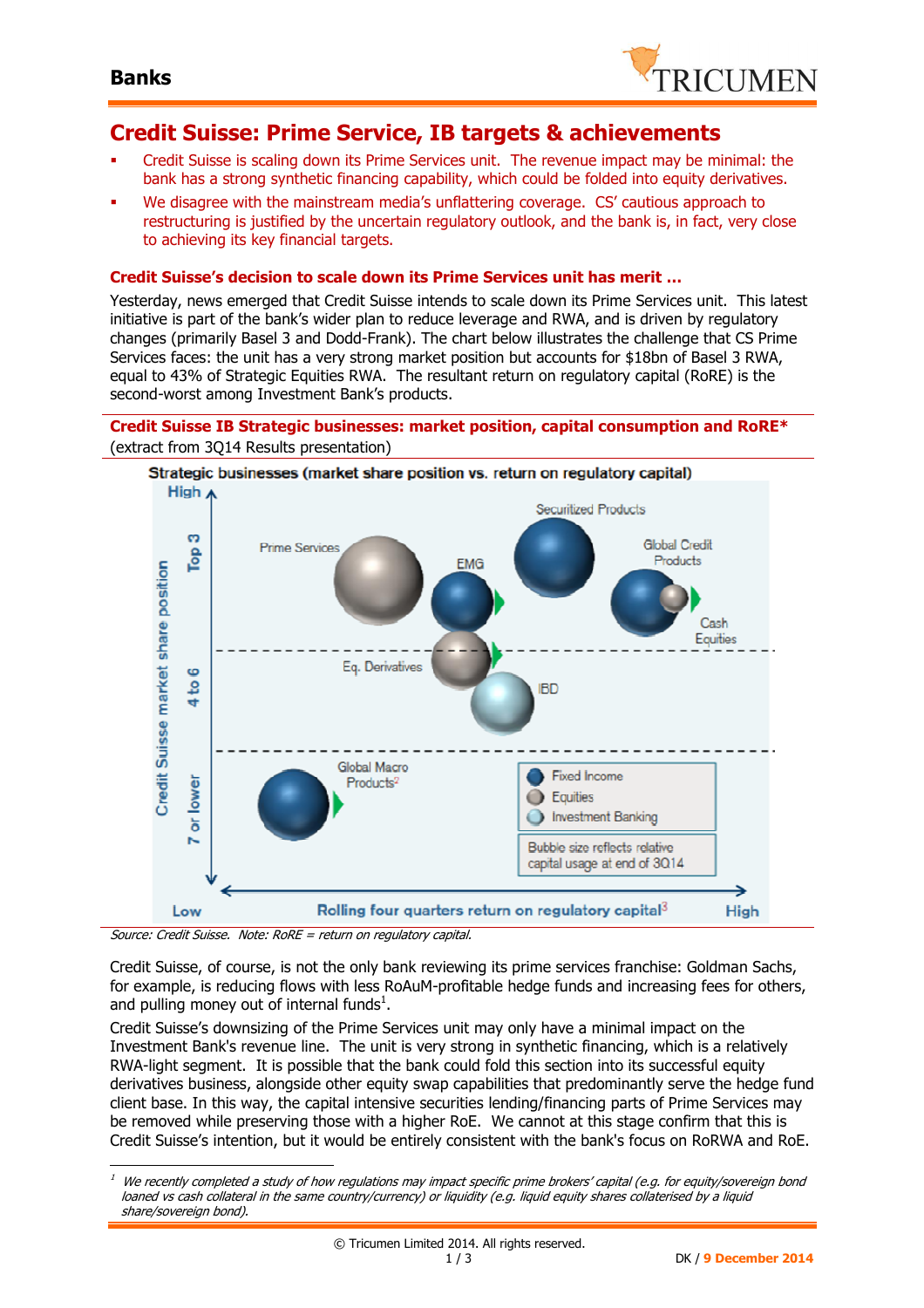$\overline{a}$ 



#### **… and supports the progress the bank already made in restructuring and meeting its financial targets**

The media, however, focused on Credit Suisse's staggered cutbacks to its capital markets units (government bond trading and commodities unit were downsized over the past year, too) and the bank's alleged failure to meet their financial targets. A piecemeal approach to downsizing may not be the most appropriate course of action, especially as these businesses are not interdependent; but we see no evidence that Credit Suisse's staggered scaling down damaged the wider franchise more than the wholesale closure (a tricky decision to make, in view of the ever-shifting regulation) may have.

More importantly, it is by no means clear that Investment Bank is missing its financial targets – at least in recent times. The chart below updates the dataset we originally compiled in 2013<sup>2</sup>; it highlights CS Investment Bank Strategic division's publicly-stated financial targets and, to put those in the context, also plots indexed operating<sup>3</sup> revenue, expenses and headcounts.

The last time the bank clearly missed its target was in 2011: struggling to contain costs (its historical challenge), Investment Bank missed its pre-tax profit margin target of 25%. Thereafter, however, the bank has been making steady progress:

- In Feb-13, FICC after-tax RoE target was set at 15% 'over the cycle'. Reported figures are not helpful, but our profitability analysis suggests that the target may have been reached in recent quarters. Meanwhile, Strategic IB reported RoRE of 19% in 9m14 (down 1% versus a prior year period), significantly above the Group's 15% target. This is an impressive improvement on 8% from FY12 and 7% from FY13.
- In Apr-13, CS announced that it will in the long term' move the Basel 3 RWA business mix towards 50/50 split between PB&WM and Investment Bank. The bank has not reached that target yet, but it has made steady progress: at end FY12, Investment Bank (Strategic and Non-Strategic divisions) accounted for 65% of the Group's RWA; this ratio then declined to 64% in FY13 and to 61% at end-3Q14 (57% excluding the Non-Strategic unit).
- In Feb-14, the new IB Strategic cost/income target was <70%. The bank failed to achieve this target (in fact, since FY07, it reached that target only once, in FY09, when it reported 60%), but has reduced cost/income from 94% in FY11 and 74% in FY12 to 71% in FY13 and 69% in 9m14. Investment Bank (including the Non-Strategic unit) is well on target to achieve \$2.1bn reduction in direct costs (\$3bn in fully-loaded costs) by end-FY15.



Source: Credit Suisse, Tricumen analysis. Note: expenses exclude commission expenses and provision for credit losses.

 $^2$  In Apr-13, we published conclusions of a study that asses eight major investment banks' track record in meeting their stated financial targets. This note is available on our website: http://www.tricumen.com/theme-capital-markets-planning/

<sup>3</sup> We only excluded commission expenses, DVA/equivalents and items that occurred outside the regular course of business. We include litigation-related items, 'severance payments, losses on disposal of assets and similar, as they all occurred in the course of 'regular' business.